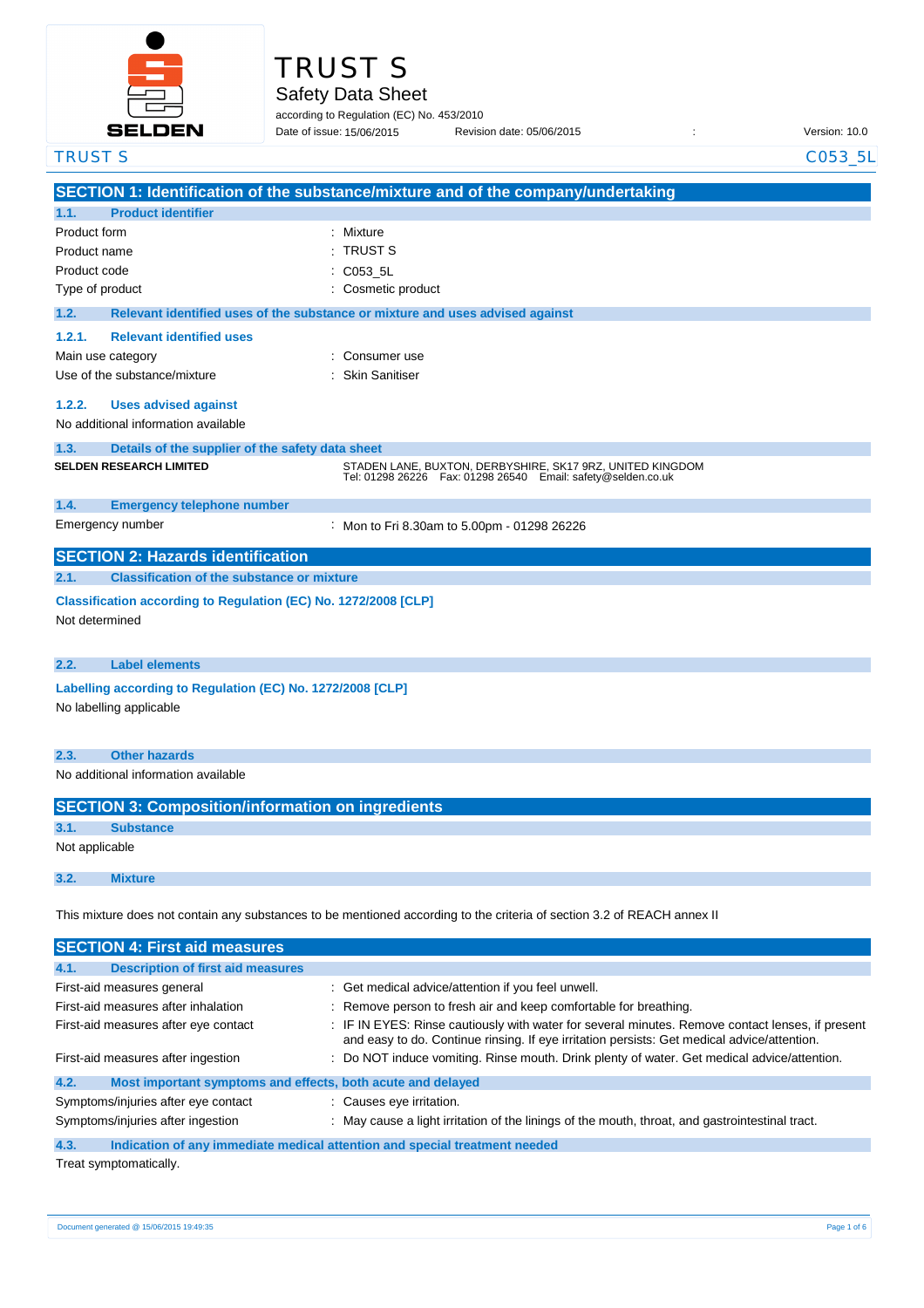TRUST SAND SERVICES AND TRUST SANDWARE SERVICES AND TRUST SANDWARE SERVICES AND TRUST SANDWARE SERVICES AND TRUST SANDWARE SERVICES AND TRUST SANDWARE SERVICES AND TRUST SANDWARE SERVICES AND TRUST SANDWARE SERVICES AND TR

## Safety Data Sheet

| according to Regulation (EC) No. 453/2010                                                  |                                                                                                                                   |  |  |
|--------------------------------------------------------------------------------------------|-----------------------------------------------------------------------------------------------------------------------------------|--|--|
| <b>SECTION 5: Firefighting measures</b>                                                    |                                                                                                                                   |  |  |
| <b>Extinguishing media</b><br>5.1.                                                         |                                                                                                                                   |  |  |
| Suitable extinguishing media                                                               | : Carbon dioxide. Dry powder. Foam.                                                                                               |  |  |
| 5.2.<br>Special hazards arising from the substance or mixture                              |                                                                                                                                   |  |  |
| Fire hazard                                                                                | : Flammable liquid and vapour.                                                                                                    |  |  |
| 5.3.<br><b>Advice for firefighters</b>                                                     |                                                                                                                                   |  |  |
| No additional information available                                                        |                                                                                                                                   |  |  |
| <b>SECTION 6: Accidental release measures</b>                                              |                                                                                                                                   |  |  |
| 6.1.<br>Personal precautions, protective equipment and emergency procedures                |                                                                                                                                   |  |  |
| General measures                                                                           | : Remove ignition sources.                                                                                                        |  |  |
|                                                                                            |                                                                                                                                   |  |  |
| 6.1.1.<br>For non-emergency personnel<br>No additional information available               |                                                                                                                                   |  |  |
|                                                                                            |                                                                                                                                   |  |  |
| 6.1.2.<br>For emergency responders<br>No additional information available                  |                                                                                                                                   |  |  |
|                                                                                            |                                                                                                                                   |  |  |
| 6.2.<br><b>Environmental precautions</b><br>No additional information available            |                                                                                                                                   |  |  |
|                                                                                            |                                                                                                                                   |  |  |
| 6.3.<br>Methods and material for containment and cleaning up                               |                                                                                                                                   |  |  |
| For containment<br>Methods for cleaning up                                                 | : Collect spillage.<br>Soak up spills with inert solids, such as clay or diatomaceous earth as soon as possible.                  |  |  |
|                                                                                            |                                                                                                                                   |  |  |
| 6.4.<br><b>Reference to other sections</b>                                                 | For further information refer to section 8: "Exposure controls/personal protection". For further information refer to section 13. |  |  |
|                                                                                            |                                                                                                                                   |  |  |
| <b>SECTION 7: Handling and storage</b>                                                     |                                                                                                                                   |  |  |
| <b>Precautions for safe handling</b><br>7.1.                                               |                                                                                                                                   |  |  |
| Additional hazards when processed<br>Precautions for safe handling                         | : Handle empty containers with care because residual vapours are flammable.<br>: Keep away from sources of ignition - No smoking. |  |  |
|                                                                                            |                                                                                                                                   |  |  |
| Conditions for safe storage, including any incompatibilities<br>7.2.<br>Technical measures | Does not require any specific or particular technical measures.                                                                   |  |  |
| Storage conditions                                                                         | Store in a well-ventilated place. Keep container tightly closed.                                                                  |  |  |
| Incompatible products                                                                      | Oxidizing agent. Strong acids. Strong bases.                                                                                      |  |  |
| Incompatible materials                                                                     | Direct sunlight. Heat sources. Sources of ignition.                                                                               |  |  |
| 7.3.<br><b>Specific end use(s)</b>                                                         |                                                                                                                                   |  |  |
| No additional information available                                                        |                                                                                                                                   |  |  |
| <b>SECTION 8: Exposure controls/personal protection</b>                                    |                                                                                                                                   |  |  |
| <b>Control parameters</b><br>8.1.                                                          |                                                                                                                                   |  |  |
| No additional information available                                                        |                                                                                                                                   |  |  |
|                                                                                            |                                                                                                                                   |  |  |
| 8.2.<br><b>Exposure controls</b>                                                           |                                                                                                                                   |  |  |
| Materials for protective clothing                                                          | : Not required for normal conditions of use                                                                                       |  |  |
| Eye protection                                                                             | Not required for normal conditions of use                                                                                         |  |  |
| Skin and body protection                                                                   | : Not required for normal conditions of use                                                                                       |  |  |
| Respiratory protection                                                                     | : Not required for normal conditions of use                                                                                       |  |  |
|                                                                                            |                                                                                                                                   |  |  |
| <b>SECTION 9: Physical and chemical properties</b>                                         |                                                                                                                                   |  |  |
| 9.1.<br>Information on basic physical and chemical properties                              |                                                                                                                                   |  |  |
| Physical state                                                                             | : Liquid                                                                                                                          |  |  |
| Appearance                                                                                 | Mobile liquid.                                                                                                                    |  |  |
| Colour<br>Odour                                                                            | Colourless.<br>characteristic.                                                                                                    |  |  |
| Odour threshold                                                                            | No data available                                                                                                                 |  |  |
| рH                                                                                         | : 7                                                                                                                               |  |  |

Relative evaporation rate (butylacetate=1) : No data available Melting point **in the case of the case of the case of the case of the case of the case of the case of the case of the case of the case of the case of the case of the case of the case of the case of the case of the case of**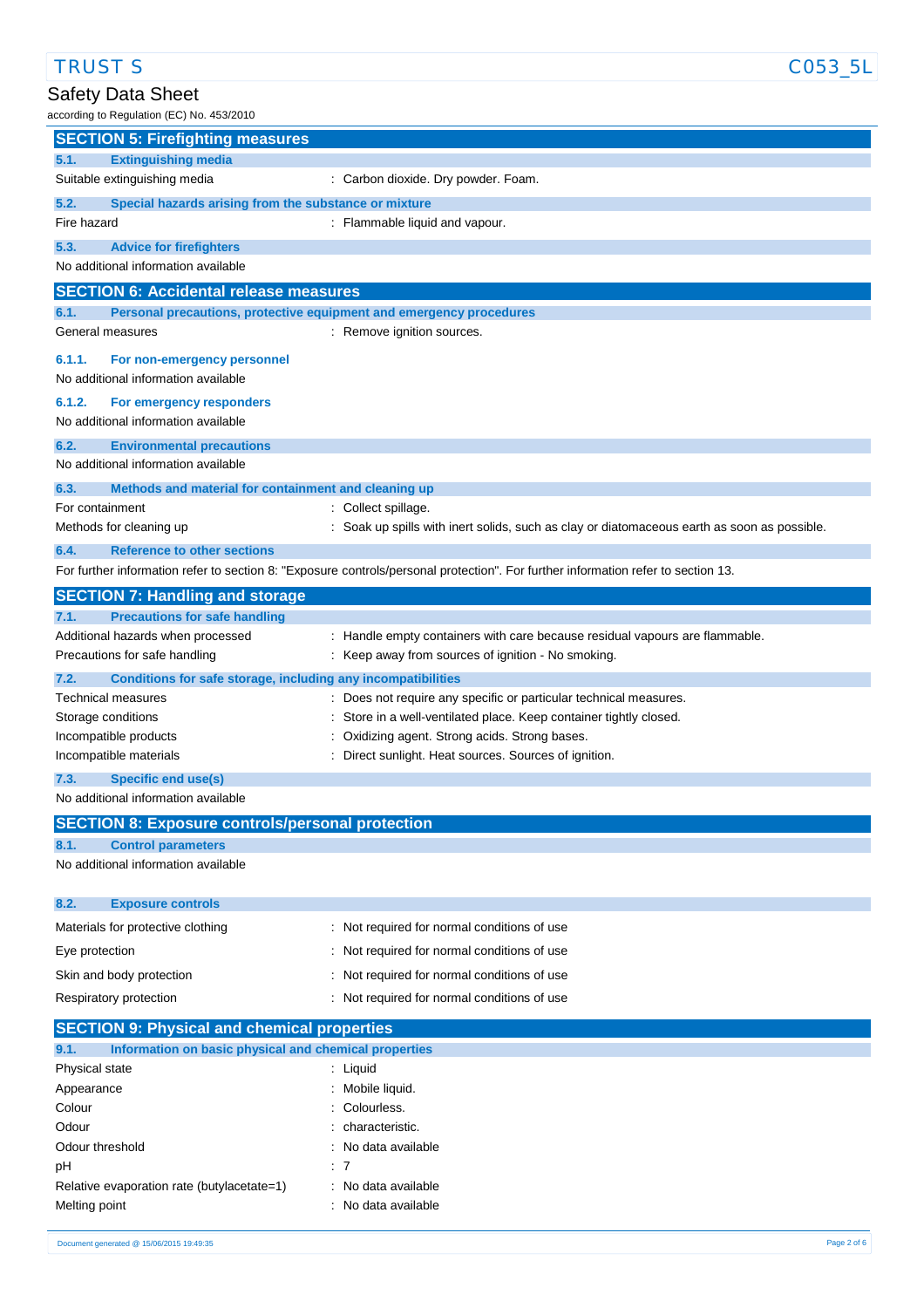## Safety Data Sheet

| according to Regulation (EC) No. 453/2010 |                     |
|-------------------------------------------|---------------------|
| Freezing point                            | : No data available |
| Boiling point                             | No data available   |
| Flash point                               | : $\approx$ 18 °C   |
| Auto-ignition temperature                 | No data available   |
| Decomposition temperature                 | No data available   |
| Flammability (solid, gas)                 | : No data available |
| Vapour pressure                           | : No data available |
| Relative vapour density at 20 °C          | : No data available |
| Relative density                          | : 0.87              |
| Solubility                                | : No data available |
| Log Pow                                   | : No data available |
| Viscosity, kinematic                      | No data available   |
| Viscosity, dynamic                        | No data available   |
| Explosive properties                      | No data available   |
| Oxidising properties                      | No data available   |
| Explosive limits                          | No data available   |
| 9.2.<br><b>Other information</b>          |                     |

No additional information available

|         | <b>SECTION 10: Stability and reactivity</b>              |
|---------|----------------------------------------------------------|
| 10.1.   | <b>Reactivity</b>                                        |
|         | Flammable liquid and vapour.                             |
| 10.2.   | <b>Chemical stability</b>                                |
|         | Stable under normal conditions.                          |
| 10.3.   | <b>Possibility of hazardous reactions</b>                |
|         | No additional information available                      |
| 10.4.   | <b>Conditions to avoid</b>                               |
|         | No flames, no sparks. Eliminate all sources of ignition. |
| 10.5.   | <b>Incompatible materials</b>                            |
| metals. |                                                          |
| 10.6.   | <b>Hazardous decomposition products</b>                  |
|         | No additional information quailable                      |

No additional information available

| <b>SECTION 11: Toxicological information</b>          |                           |  |
|-------------------------------------------------------|---------------------------|--|
| Information on toxicological effects<br>11.1.         |                           |  |
| Acute toxicity                                        | : Not classified          |  |
| Skin corrosion/irritation                             | : Not classified<br>pH: 7 |  |
| Serious eye damage/irritation                         | : Not classified<br>pH: 7 |  |
| Respiratory or skin sensitisation                     | : Not classified          |  |
| Germ cell mutagenicity                                | : Not classified          |  |
| Carcinogenicity                                       | : Not classified          |  |
| Reproductive toxicity                                 | : Not classified          |  |
| Specific target organ toxicity (single exposure)      | : Not classified          |  |
| Specific target organ toxicity (repeated<br>exposure) | : Not classified          |  |
| Aspiration hazard                                     | : Not classified          |  |

| <b>SECTION 12: Ecological information</b> |                                      |  |  |
|-------------------------------------------|--------------------------------------|--|--|
| 12.1.                                     | <b>Toxicity</b>                      |  |  |
| No additional information available       |                                      |  |  |
| 12.2.                                     | <b>Persistence and degradability</b> |  |  |
| No additional information available       |                                      |  |  |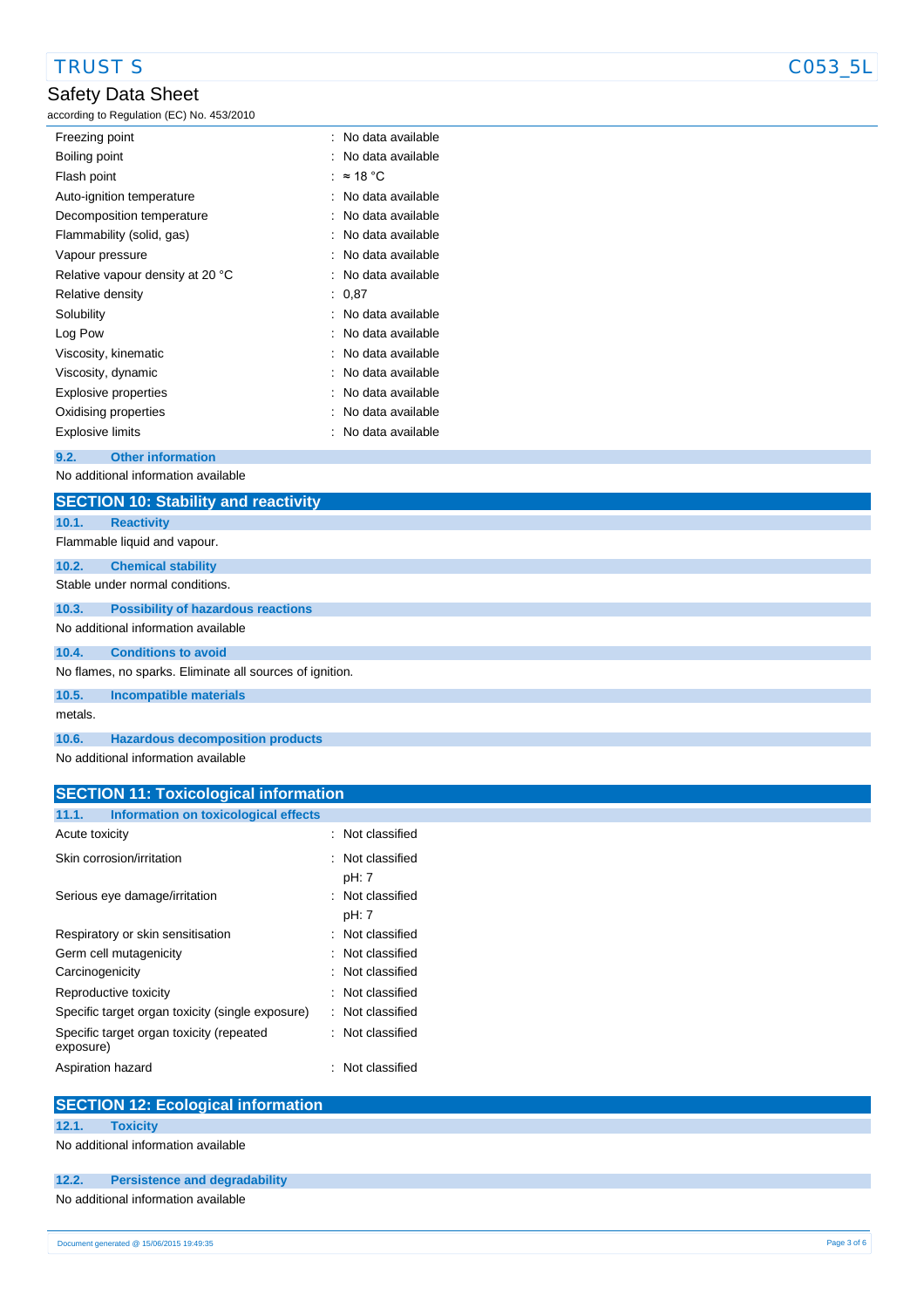| <b>TRUST S</b>                                                                 |                                                                                       | C053_5L |
|--------------------------------------------------------------------------------|---------------------------------------------------------------------------------------|---------|
| Safety Data Sheet                                                              |                                                                                       |         |
| according to Regulation (EC) No. 453/2010                                      |                                                                                       |         |
| 12.3.<br><b>Bioaccumulative potential</b>                                      |                                                                                       |         |
| No additional information available                                            |                                                                                       |         |
| 12.4.<br><b>Mobility in soil</b><br>No additional information available        |                                                                                       |         |
| <b>Results of PBT and vPvB assessment</b><br>12.5.                             |                                                                                       |         |
| No additional information available                                            |                                                                                       |         |
| 12.6.<br><b>Other adverse effects</b>                                          |                                                                                       |         |
| No additional information available                                            |                                                                                       |         |
| <b>SECTION 13: Disposal considerations</b>                                     |                                                                                       |         |
| <b>Waste treatment methods</b><br>13.1.<br>No additional information available |                                                                                       |         |
| <b>SECTION 14: Transport information</b>                                       |                                                                                       |         |
| In accordance with ADR / RID / IMDG / IATA / ADN                               |                                                                                       |         |
| 14.1.<br><b>UN number</b>                                                      |                                                                                       |         |
| UN-No. (ADR)                                                                   | : 1170                                                                                |         |
| UN-No. (IMDG)                                                                  | : 1170                                                                                |         |
| UN-No.(IATA)<br>14.2.<br><b>UN proper shipping name</b>                        | : 1170                                                                                |         |
| Proper Shipping Name (ADR)                                                     | : ETHANOL SOLUTION (ETHYL ALCOHOL SOLUTION)                                           |         |
| Proper Shipping Name (IMDG)                                                    | ETHANOL SOLUTION (ETHYL ALCOHOL SOLUTION)                                             |         |
| Proper Shipping Name (IATA)<br>Transport document description (ADR)            | ETHANOL SOLUTION<br>: UN 1170 ETHANOL SOLUTION (ETHYL ALCOHOL SOLUTION), 3, II, (D/E) |         |
| Transport document description (IMDG)                                          | : UN 1170 ETHANOL SOLUTION (ETHYL ALCOHOL SOLUTION), 3, II                            |         |
| 14.3.<br><b>Transport hazard class(es)</b>                                     |                                                                                       |         |
| <b>ADR</b>                                                                     | $\therefore$ 3                                                                        |         |
| Transport hazard class(es) (ADR)<br>Danger labels (ADR)                        | $\therefore$ 3                                                                        |         |
|                                                                                |                                                                                       |         |
|                                                                                |                                                                                       |         |
|                                                                                |                                                                                       |         |
|                                                                                |                                                                                       |         |
|                                                                                |                                                                                       |         |
| <b>IMDG</b><br>Transport hazard class(es) (IMDG)                               | $\therefore$ 3                                                                        |         |
| Danger labels (IMDG)                                                           | $\therefore$ 3                                                                        |         |
|                                                                                |                                                                                       |         |
|                                                                                |                                                                                       |         |
|                                                                                |                                                                                       |         |
|                                                                                |                                                                                       |         |
| <b>IATA</b>                                                                    |                                                                                       |         |
| Transport hazard class(es) (IATA)                                              | $\therefore$ 3                                                                        |         |
| Hazard labels (IATA)                                                           | $\therefore$ 3                                                                        |         |
|                                                                                |                                                                                       |         |
|                                                                                |                                                                                       |         |
|                                                                                |                                                                                       |         |
|                                                                                |                                                                                       |         |
|                                                                                |                                                                                       |         |
| 14.4.<br><b>Packing group</b>                                                  |                                                                                       |         |
| Packing group (ADR)                                                            | $\div$ II                                                                             |         |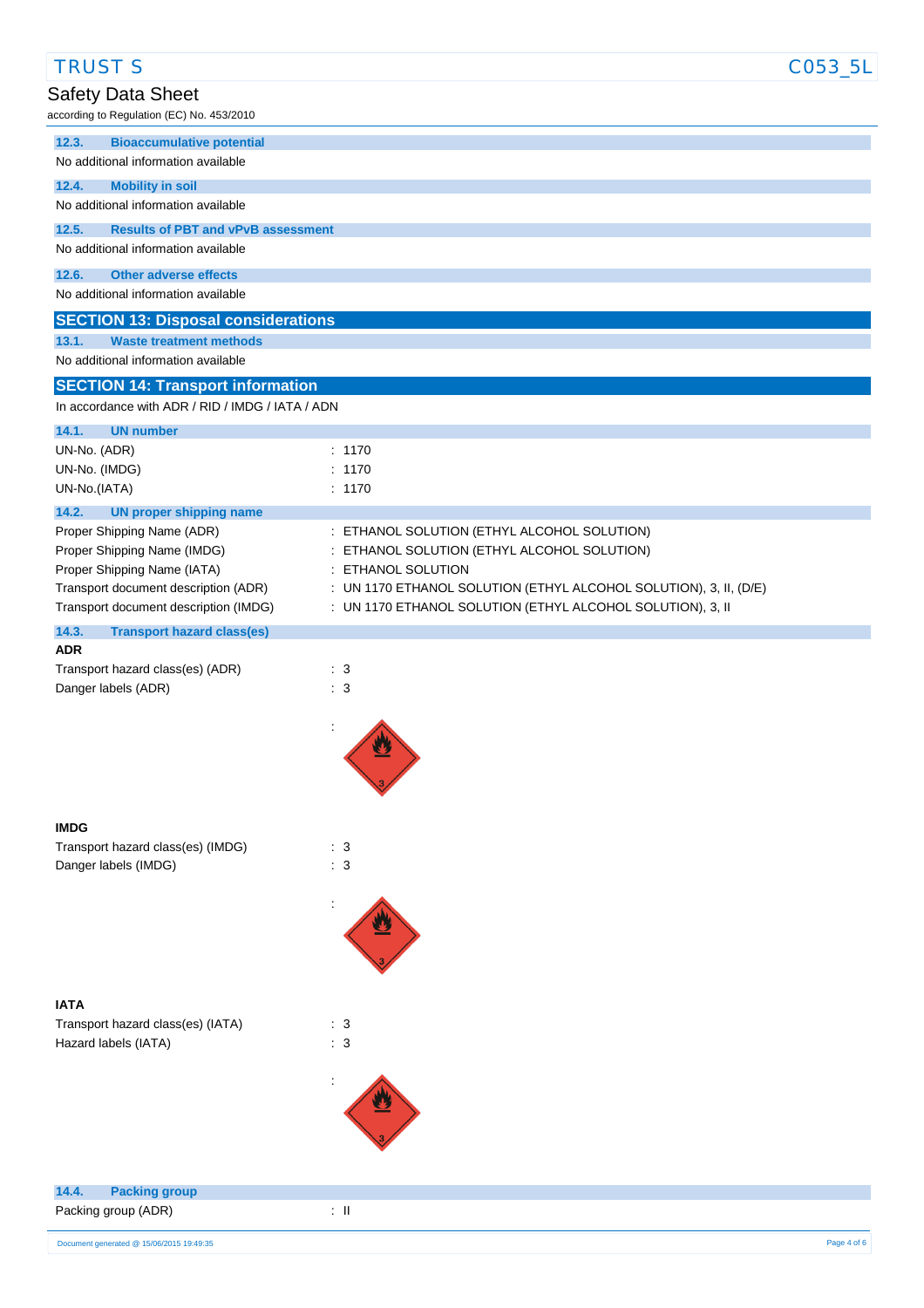| <b>TRUST S</b>                                               |                                                                          | C053_5L |
|--------------------------------------------------------------|--------------------------------------------------------------------------|---------|
| Safety Data Sheet                                            |                                                                          |         |
| according to Regulation (EC) No. 453/2010                    |                                                                          |         |
| Packing group (IMDG)                                         | $\pm$ 11                                                                 |         |
| Packing group (IATA)                                         | $\pm$ 11                                                                 |         |
| 14.5.<br><b>Environmental hazards</b>                        |                                                                          |         |
| Dangerous for the environment                                | : No                                                                     |         |
| Marine pollutant                                             | : No                                                                     |         |
| Other information                                            | : No supplementary information available                                 |         |
| 14.6.<br><b>Special precautions for user</b>                 |                                                                          |         |
| - Overland transport                                         |                                                                          |         |
| Classification code (ADR)                                    | $\therefore$ F1                                                          |         |
| Special provisions (ADR)                                     | : 144, 601                                                               |         |
| Limited quantities (ADR)                                     | : 1L                                                                     |         |
| Excepted quantities (ADR)                                    | $\div$ E2                                                                |         |
| Packing instructions (ADR)                                   | : P001, IBC02, R001                                                      |         |
| Mixed packing provisions (ADR)                               | : MP19                                                                   |         |
| Portable tank and bulk container instructions<br>(ADR)       | : T4                                                                     |         |
| Portable tank and bulk container special<br>provisions (ADR) | $:$ TP1                                                                  |         |
| Tank code (ADR)                                              | : LGBF                                                                   |         |
| Vehicle for tank carriage                                    | $\therefore$ FL                                                          |         |
| Transport category (ADR)                                     | $\therefore$ 2                                                           |         |
| Special provisions for carriage - Operation<br>(ADR)         | : S2, S20                                                                |         |
| Hazard identification number (Kemler No.)                    | $\therefore$ 33                                                          |         |
| Orange plates<br>Tunnel restriction code (ADR)<br>EAC code   | 33<br>1170<br>: D/E<br>: 2YE                                             |         |
|                                                              |                                                                          |         |
| - Transport by sea                                           |                                                                          |         |
| Special provisions (IMDG)                                    | : 144                                                                    |         |
| Limited quantities (IMDG)                                    | : 1L                                                                     |         |
| Excepted quantities (IMDG)                                   | $\therefore$ E2                                                          |         |
| Packing instructions (IMDG)                                  | : P001                                                                   |         |
| IBC packing instructions (IMDG)                              | : IBC02                                                                  |         |
| Tank instructions (IMDG)                                     | $\therefore$ T4                                                          |         |
| Tank special provisions (IMDG)                               | $:$ TP1                                                                  |         |
| EmS-No. (Fire)                                               | $:$ F-E                                                                  |         |
| EmS-No. (Spillage)                                           | $: S-D$                                                                  |         |
| Stowage category (IMDG)                                      | $\therefore$ A                                                           |         |
| - Air transport                                              |                                                                          |         |
| PCA Excepted quantities (IATA)                               | $\therefore$ E2                                                          |         |
| PCA Limited quantities (IATA)                                | : Y341                                                                   |         |
| PCA limited quantity max net quantity (IATA)                 | : 1L                                                                     |         |
| PCA packing instructions (IATA)                              | : 353                                                                    |         |
| PCA max net quantity (IATA)                                  | : 5L                                                                     |         |
| CAO packing instructions (IATA)                              | : 364                                                                    |         |
| CAO max net quantity (IATA)                                  | : 60L                                                                    |         |
| Special provisions (IATA)                                    | : A3, A58, A180                                                          |         |
| ERG code (IATA)                                              | $\therefore$ 3L                                                          |         |
| 14.7.                                                        | Transport in bulk according to Annex II of MARPOL 73/78 and the IBC Code |         |
| IBC code                                                     | : Not applicable.                                                        |         |